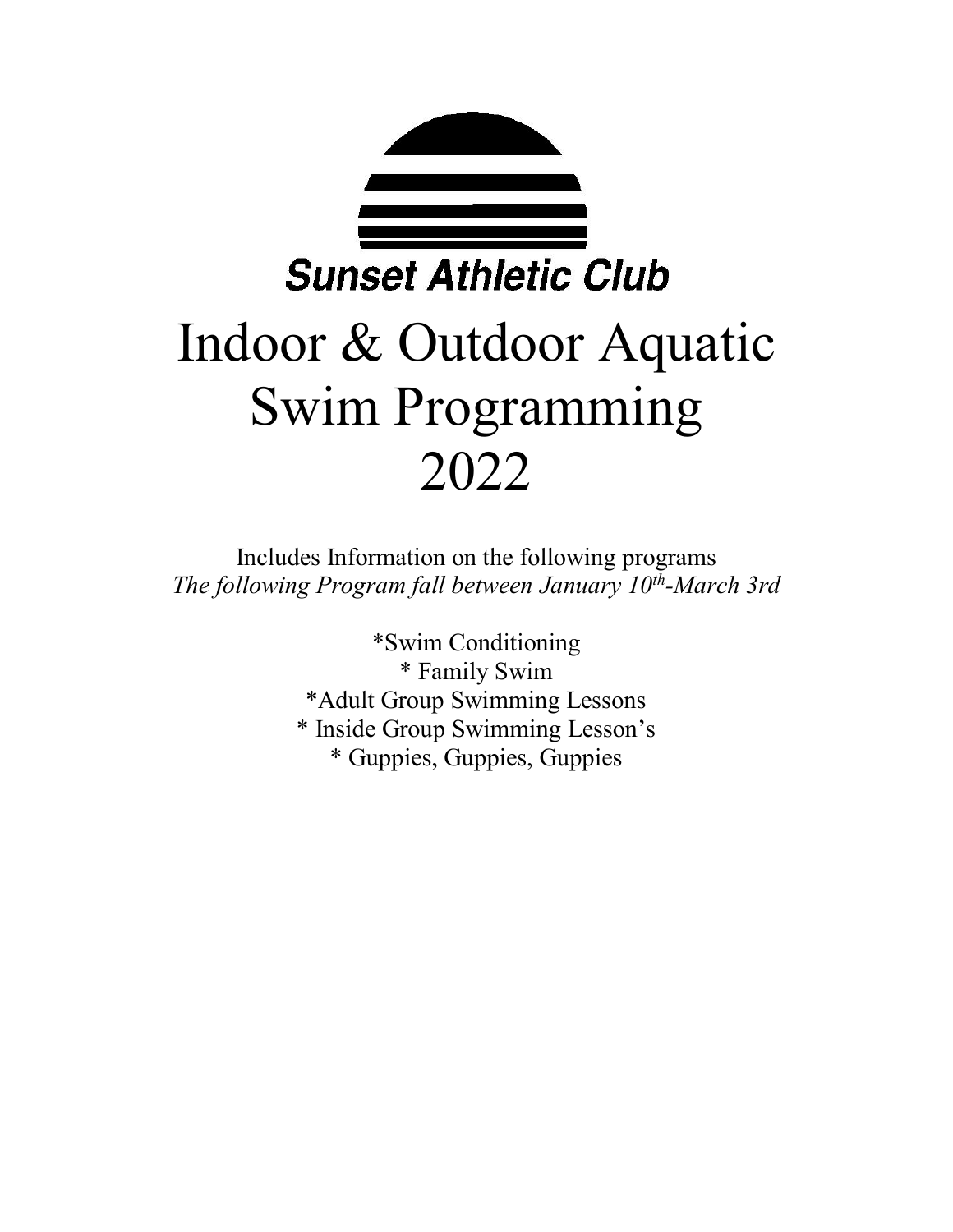

This aquatic program is designed to improve stroke technique while swimming laps. Must be at least 8 years of age (approximately Level 4 or Swim Team Experience)

**Prerequisites**: *please read carefully*

*To participate in this program the swimmer must be able to:* Swim 40 yards freestyle with side breathing Swim 40 yards backstroke Swim 20 yards coordinated breaststroke Demonstrate coordinated butterfly (15 yards) and a standing front dive

#### NEW PARTICIPANTS MUST HAVE INSTRUCTOR APPROVAL TO ENROLL

If participant registers and cannot meet the minimum requirements on the first day they will not be allowed to continue and will be eligible for a 50% refund. **Instructor: Laura Cantwell, Aquatics Director**

**Winter Session 1: Mon & Wed** Jan  $10^{th}$ -March  $2^{nd}$ 4:50-5:00pm Curbside Drop off at Cafe 5:00-5:40 pm Swimming in Pool 5:40-5:50pm Guardian pick up at Lobby

SAC Members \$ 120.00 Preferred Guest \$ 180.00

**Winter Session 1: Tue & Thurs** Jan 11<sup>th</sup>-March 3<sup>rd</sup> 4:50-5:00pm Curbside Drop off at Café 5:00-5:40pm Swimming in Pool 5:40-5:50pm Guardian Pick up at Lobby

SAC members  $$ 120.00$  Preferred Guest \$ 180.00

**Winter Session 1: Mon, Tue, Thurs.** Jan 10<sup>th</sup> – March 3rd 3:00-3:10pm Curbside Drop off at Café 3:10-3:50pm Swimming in Pool 3:50-4:00pm Guardian Pick up at Lobby

SAC members \$ 120.00 Preferred Guest \$ 180.00

To register please visit:<https://sunsetac.clubautomation.com/> Click Register for Classes and filter to Aquatics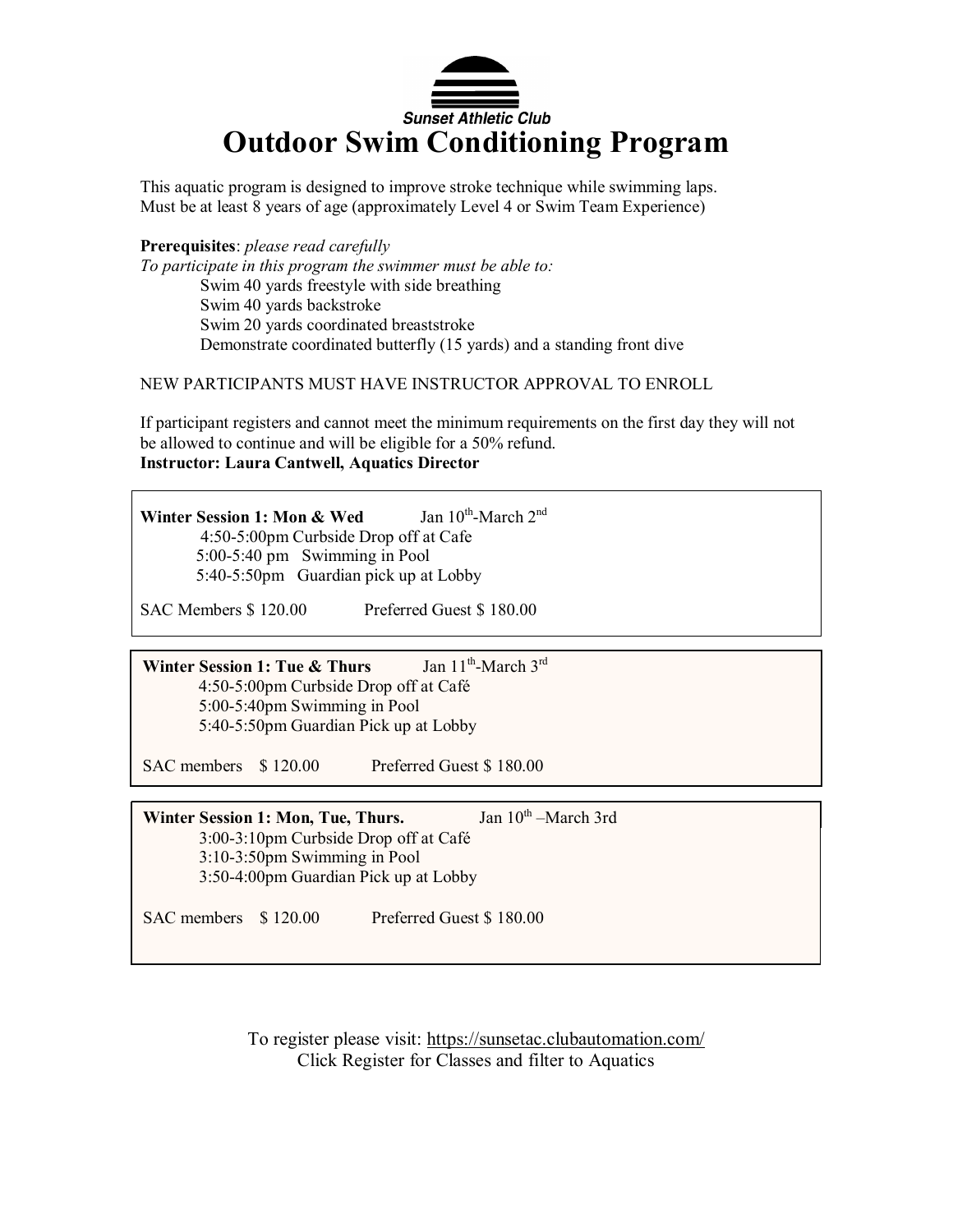

### **Inside Children's Group Swim Lessons – Winter 2022**

Winter Session 1: January 17<sup>th</sup> – February 10<sup>rd</sup> Winter Session 2: February 21<sup>st</sup> – March 14<sup>th</sup>

Classes are offered 2 days a week, for *4 weeks* (8 classes per session) Monday/ Wednesday between 4pm-6pm

Levels offered: Levels 1-3 will be offered ages 4yrs and up

**Per Session Rates:** \$ 75.00 for members \$ 125.00 for Preferred Guest (Non members who have EFT on file)

**To register please visit:<https://sunsetac.clubautomation.com/> Click Register for Classes and filter to Aquatics**

**Classes available:** Classes are 30 minutes in length and are grouped by skill level. Monday & Wednesday between 4pm-6:00pm

For exact Class times please sign in and view availability on your member portal.

#### **If your swimmer needs an evaluation please contact the Aquatics Director at aquatics@sunsetac.com**

#### **Drop off & Pick up**

Indoor Group Swim Lessons will meet inside at the Aquatic viewing balcony prior to class. Once the class is complete the instructor will return with the swimmers to the balcony.

Changing rooms are available downstairs before and after class.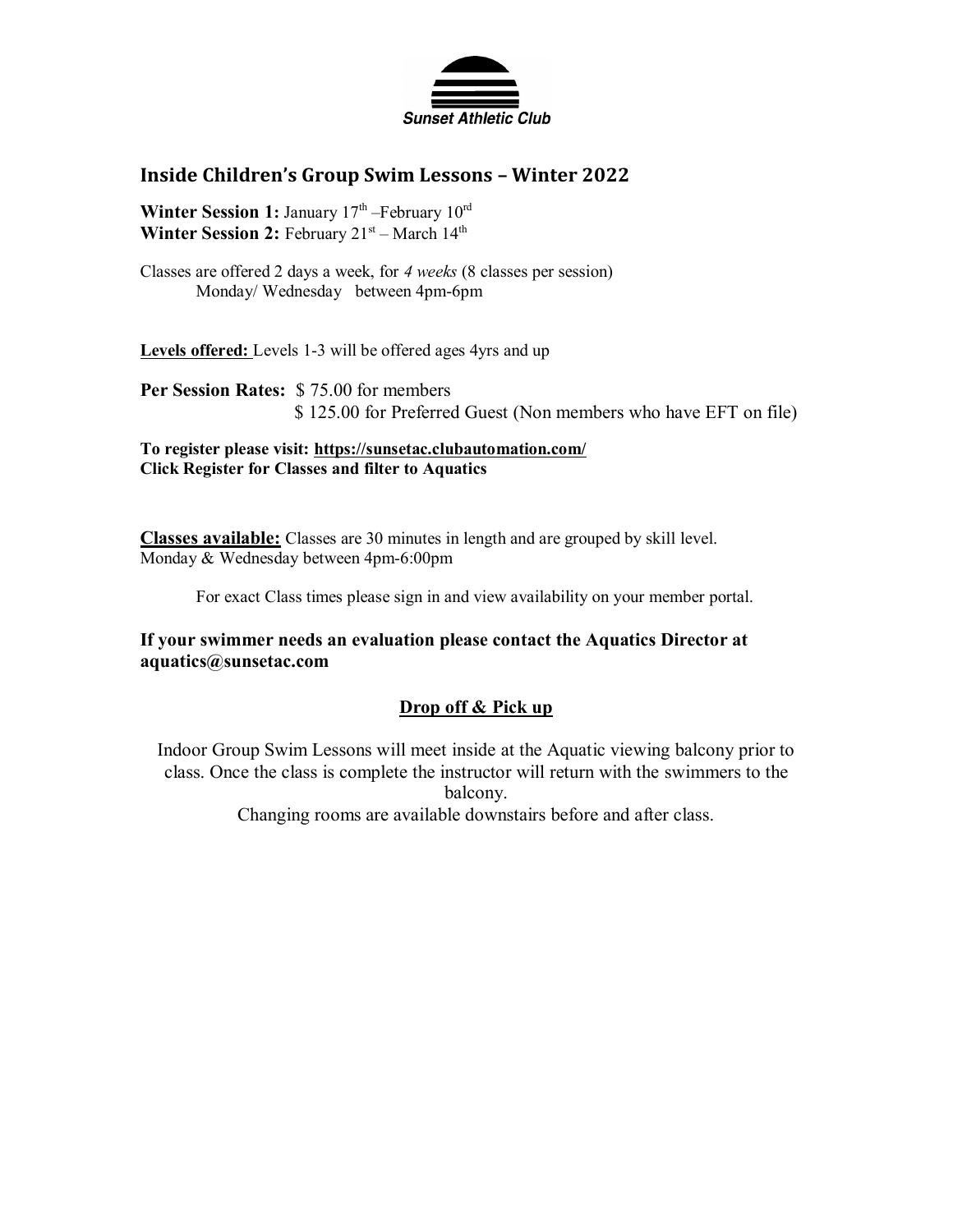

Adult Group Swim Lessons are tailored to the adult student who wants to learn new skills or improve on current skills. Increase your comfort level in the water, improve your stroke technique and learn some life savings skills. Classes are 45 minutes.

Winter Session 1: January 11<sup>th</sup>- February 2<sup>nd</sup> **Winter Session 2:** February  $15<sup>th</sup>$  – March  $10<sup>th</sup>$ Classes are offered 2 days a week, for *4 weeks* (8 classes per session) or 1 day a week, for *4 weeks* (4 classes per session)

**Class day/time:** Tuesday's and Thursday's @ 9am- 9:45am

**Per Session Rates: Tuesday's & Thursday's** \$ 95.00 for Members \$ 145.00 for Preferred Guest (Non members who have EFT on file)

#### **Tuesday's Only**

\$ 50.00 for Members

\$ 72.00 for Preferred Guest (Non members who have EFT on file)

#### **Thursday's Only**

\$ 50.00 for Members

\$ 72.00 for Preferred Guest (Non members who have EFT on file)

^^^^^^^^^^^^^^^^^^^^^^^^^^^^^^^^^^^^^^^^^^^^^^^^^^^^^^^^^^^^^^^^^^^^^^^^^^^^^^^^^^^

# **Guppies, Guppies, Guppies Ages 3-5**

This swim readiness program, originally designed for children who are **3 years of age, will now be expanded to include 4 year olds and 5 year olds who are a bit hesitant in the water.** Upon successful completion of the Guppies Class, the child will be eligible to enroll in our regular group swim lessons.

Winter Session 1: January 11<sup>th</sup>- February 2<sup>nd</sup> Winter Session 2: February  $15<sup>th</sup>$  – March  $10<sup>th</sup>$ Classes are offered 2 days a week, for *4 weeks* (8 classes per session)

**Class day/time:** Tuesday's and Thursday's @ 10am- 10:30 am **Per Session Rates: Tuesday's & Thursday's** \$ 75.00 for Members \$ 125.00 for Preferred Guest (Non members who have EFT on file)

> To register please visit:<https://sunsetac.clubautomation.com/> Click Register for Classes and filter to Aquatics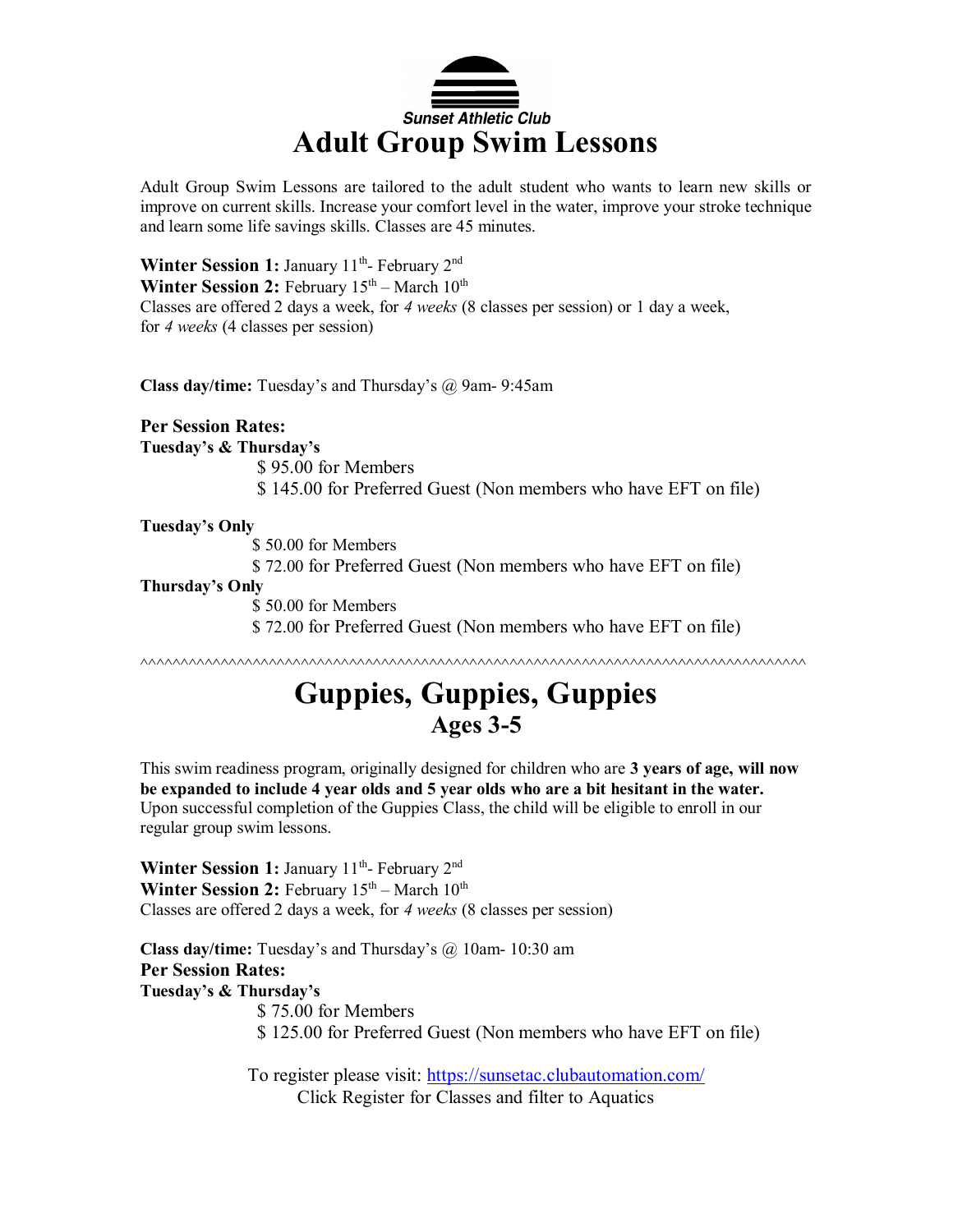

# **Family Swim**

**How to Register:**

Your family can make a reservation to use the Exercise Pool Together\* Go to <https://sunsetac.clubautomation.com/>

Select: Reservations/swimming/Family Swim/Choose a lane and reserve your time Family Swim in the Therapy Pool is available on Sat&Sun

Reservations are for 45 mins only starting on the top of each hour. All patrons must exit the Aquatic center to allow our cleaning team to sanitize the Aquatic Center. *\*Days and Times are subject to Change*

# **Rules to Remember:**

- No back dives, flips, or jumping from any side of any pool.
- Children who are not toilet trained must wear swim diapers in the pool
- Regulation swim attire must be worn.
- During a Swim Reservation you are to remain in the pool you have reserved. (Please do not enter another pool)
- No Tennis balls, Racquetballs, or other hard objects allowed in the Aquatic Center
- No Cell phones, Cameras, or other electronic devices allowed on the pool deck, or in pools
- Non-swimmers, and those under 16 years of age, shall not use the pool unless a lifeguard, or responsible adult observer is present

## **What to bring:**

*(All personal items must be kept in lockers outside of Aquatic Center locks are provied at this time)*

You are welcome to bring Noodles, Sinking toys, kickboards, goggles and a water bottle. Please leave all inflatables at home

*Due to OHA Guidance we cannot provide any of the above items*

# **Upon Arrival**

When arriving at the club please Enter at the Service desk entrance. A staff member will check you into the club and when exiting Sunset Athletic Club you must check out at the Lobby Desk and exit

*\*Reservation will include all persons on a Family Membership. Reservation will be for 45min This is an ACTIVE family swim. All family members must be in the water during this reservation. No Guests. No spectators allowed on the deck. THERE IS NO LIFEGUARD ON DUTY.*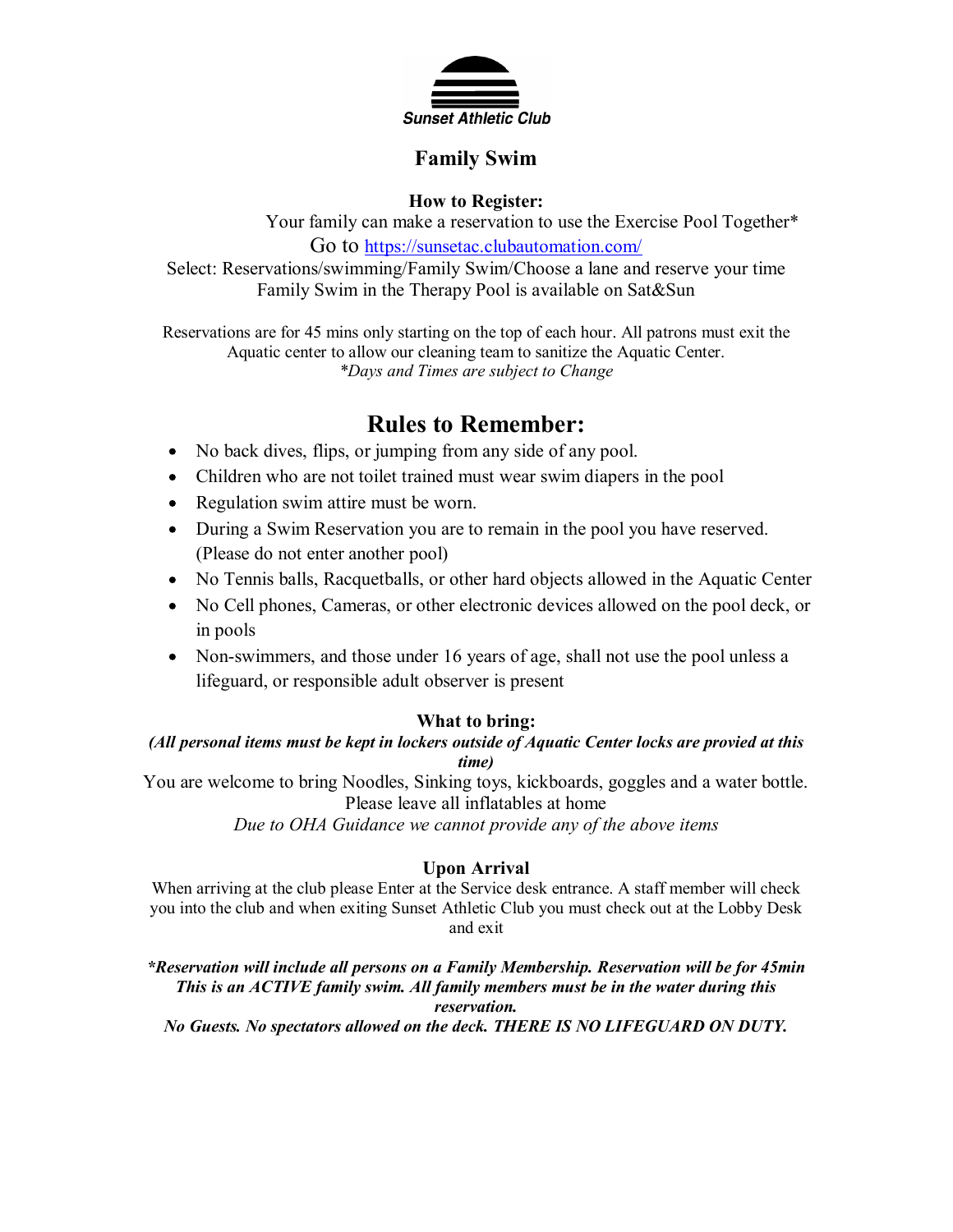

# **Swim Lesson & Aquatic Program FAQ's:**

#### **How do I register my child for Group Swim Lessons?**

Here at Sunset Athletic Club we offer two levels of enrollment. See descriptions below. **Members:**

SAC members who are interested in group swim lessons at Sunset Athletic Club, who are not currently enrolled, or who are in need of an evaluation, are encouraged to email us at [groupswim@sunsetac.com.](mailto:groupswim@sunsetac.com)

By contacting us you will get an email detailing opportunities to have an evaluation.

#### **Preferred Guest**

If you are a non-member already participating in our program and would like to register for classes online you must become a Preferred Guest. Preferred Guest are non members who have their EFT on file.

Please fill out this Link to become a Preferred Guest: https://www.cognitoforms.com/SunsetAthleticClub1/EFTApplicationForPreferredGuests

Non members who wish to receive group swim lesson information may also email us at [groupswim@sunsetac.com](mailto:groupswim@sunsetac.com)

#### **Guppies:**

It is recommended by swimming authorities that children be at least 4 years of age to participate in the group swim lessons. To this end, SAC has created a swim readiness program, Guppies, for 3 year old children. This introductory program has proven very valuable in the early stages of learning to swim and has now been expanded to include inexperienced 4-5 year olds.

Guppies classes are offered along with group swim lesson programs; please follow the Group Swim Lesson registration procedure.

#### **Can my child register for more than 1 session in the same season?**

Yes, however a child may only register for one session *at a time.* If you sign your child up for session I, then when that session is complete you may sign your child up for session II. Otherwise we have no way of knowing what level your child will need (they may need to repeat the level, or they may pass to another level).

#### **How do I register my child/self for other Aquatic Programs?**

Sign into your Club Automation account, Click register for classes you will be able sign up for Swim Conditioning, Group Lessons, Guppies and Adult swim Classes

#### **If you do not have an account or cannot access your account please e-mail me at: aquatics@sunsetac.com**